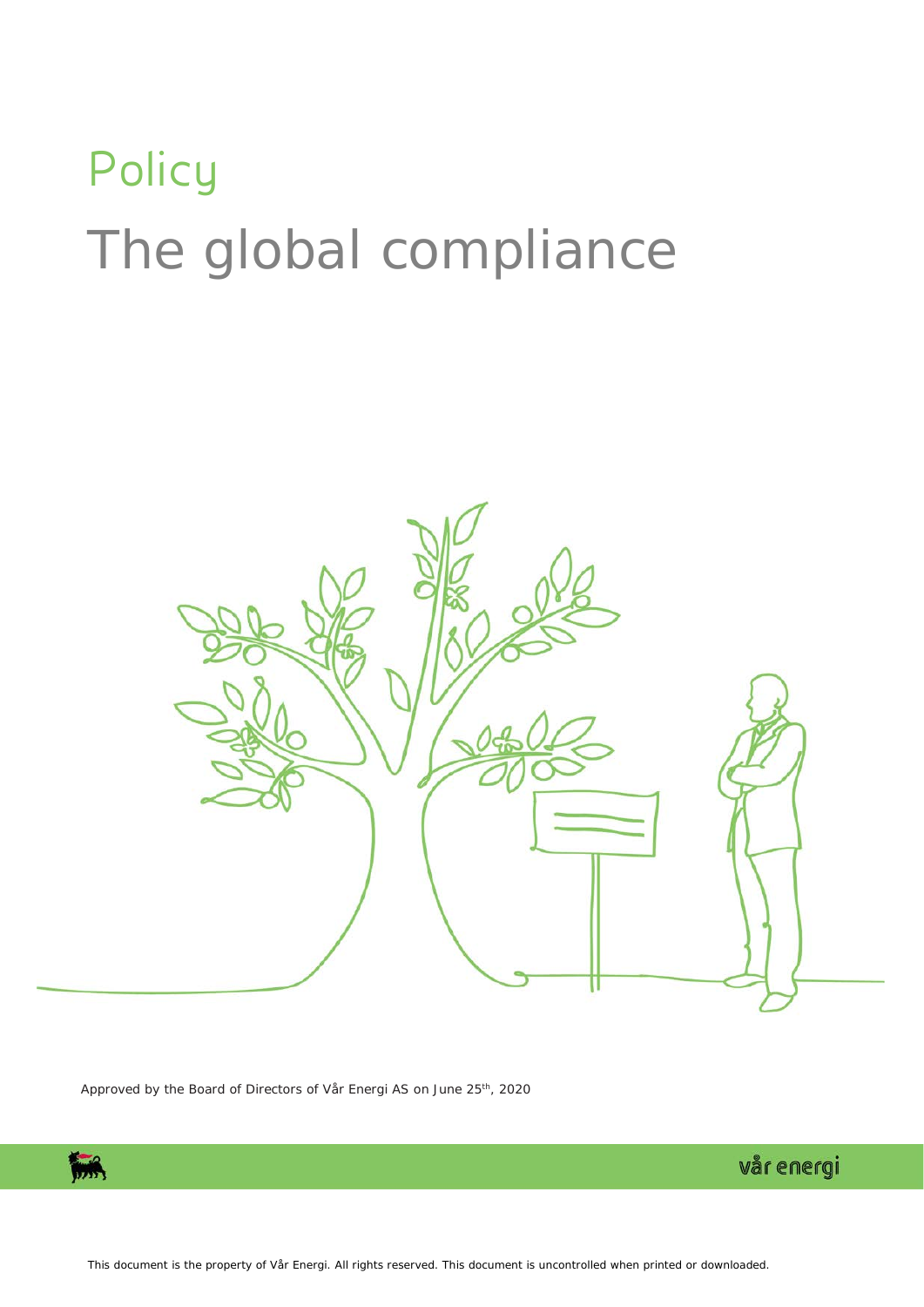

# vår energi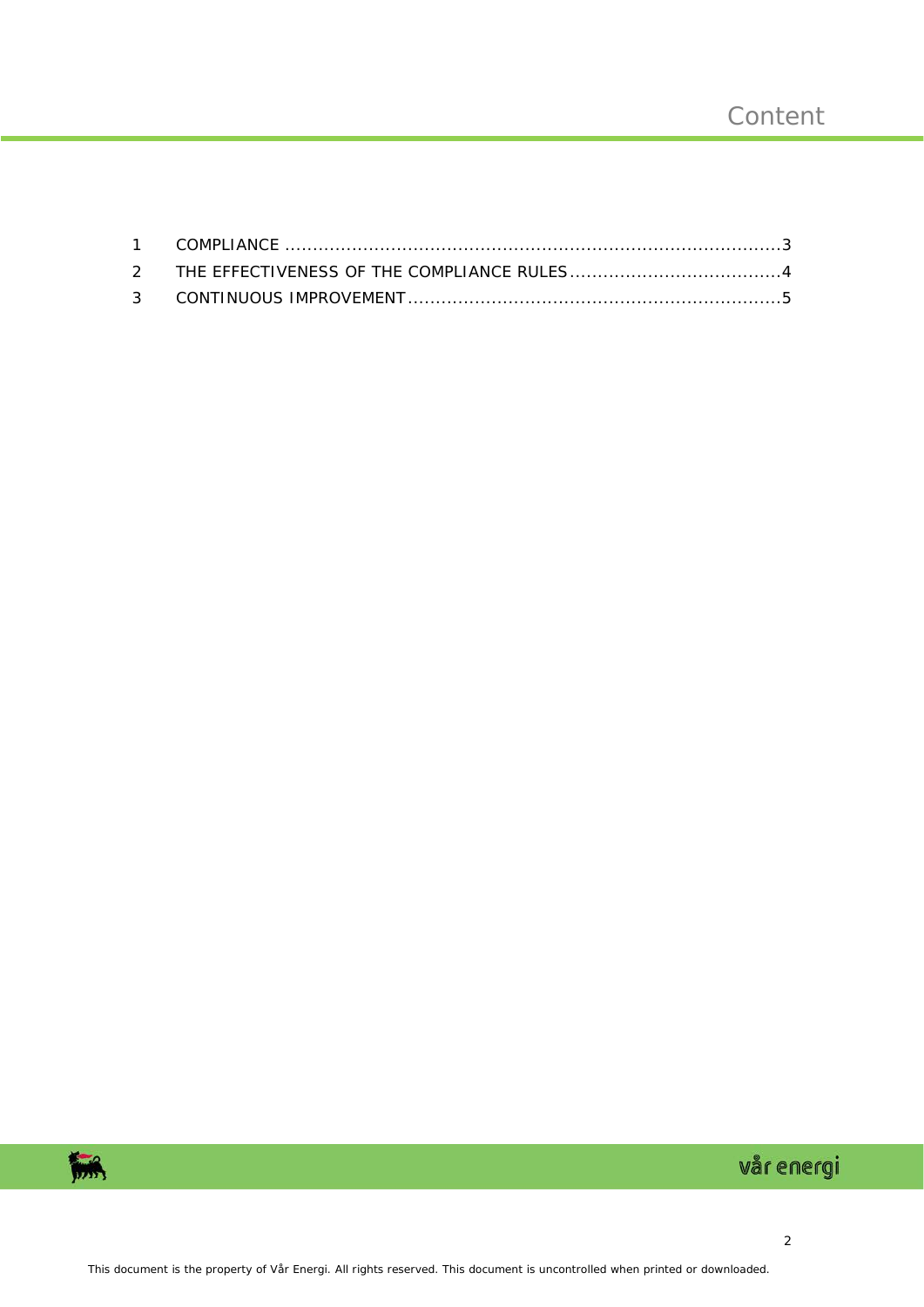#### <span id="page-2-0"></span>**1 COMPLIANCE**

#### **ALL OF VÅR ENERGI'S ACTIVITIES ARE CARRIED OUT IN COMPLIANCE WITH CURRENT LAWS AND REGULATIONS.**

Vår Energi is committed to ensuring the continuous monitoring of the evolution of the legal framework in order to guarantee the circulation and promote the knowledge of the laws and regulations applicable to its activities.

Vår Energi establishes a structured set of rules to comply with all the obligations of the laws, to meet best practices and to ensure the Code of Ethics is abided by. Compliance rules are integrated into the internal control system.

Vår Energi takes a preventative approach to risks and institutes suitable controls to identify deficiencies and breaches of compliance rules in a timely manner.

Vår Energi adopts organizational instruments that assign clear roles and responsibilities in terms of compliance and identify the internal structures responsible for assessing the legal context and preparing and implementing appropriate compliance initiatives.

Vår Energi issues regulations defining rules of conduct, principles and/or control models aimed at correctly identifying, measuring, managing and monitoring the main compliance-related risks.

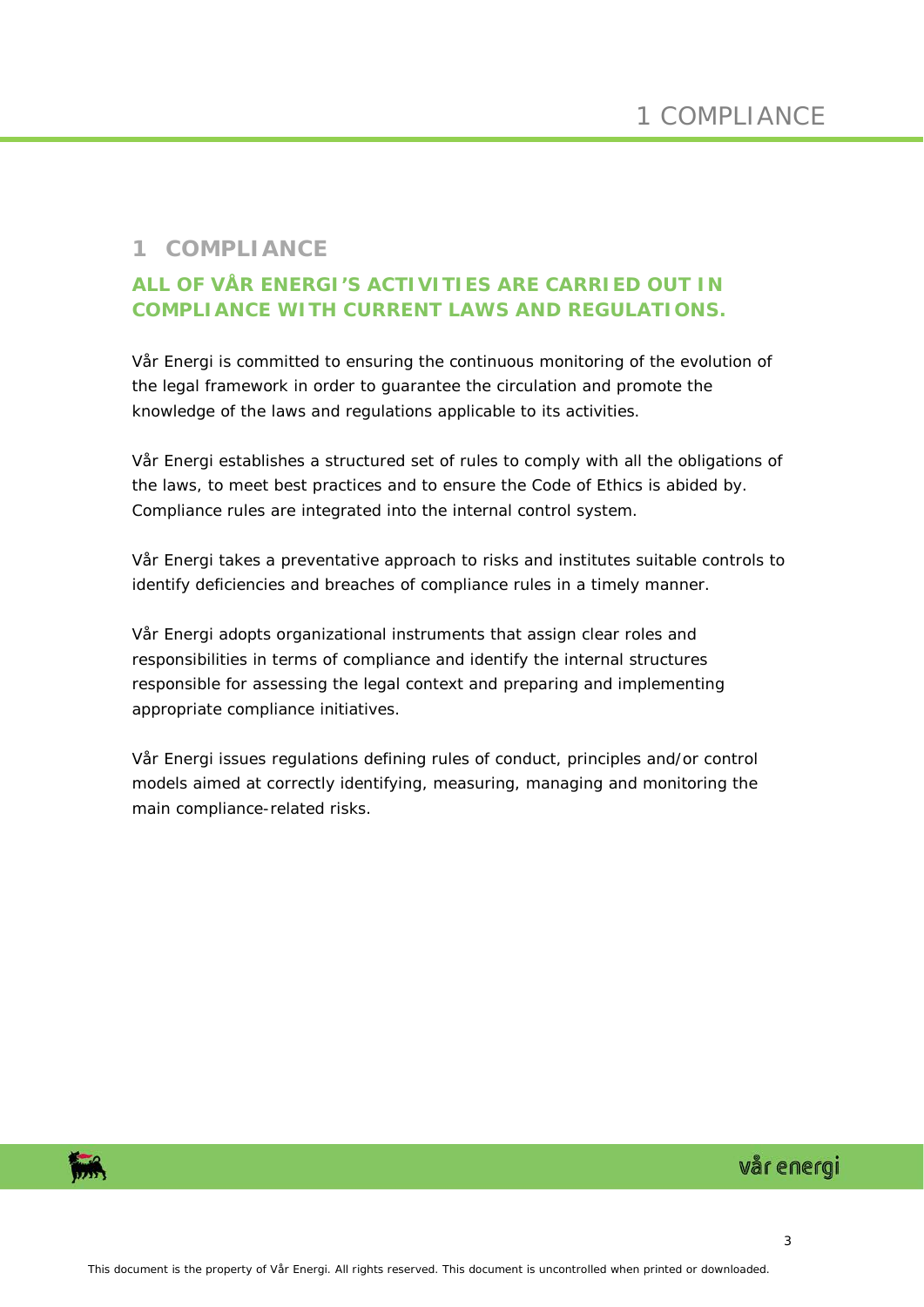#### <span id="page-3-0"></span>**2 THE EFFECTIVENESS OF THE COMPLIANCE RULES**

## **THE VÅR ENERGI COMPLIANCE RULES ARE BASED ON A SERIES OF FUNDAMENTAL PRINCIPLES THAT ENSURE THEIR SUITABILITY AND EFFECTIVENESS.**

Vår Energi management and people are committed to defining and actively taking part in the correct functioning of the compliance rules.

Vår Energi adopts communication and training systems aimed at strengthening knowledge and improving the effectiveness of the compliance rules at all organizational levels.

Vår Energi institutes information channels and tools that are able to guarantee the management of information on the functioning of the internal control system, also with regards to compliance aspects.

Vår Energi implements monitoring and reporting instruments aimed at verifying the continued effectiveness of the internal control system, also with regards to compliance aspects.

Vår Energi adopts the due management and/or disciplinary measures and contractual remedies in the event of a breach of the compliance rules, without prejudice to the sanctions established by the law.